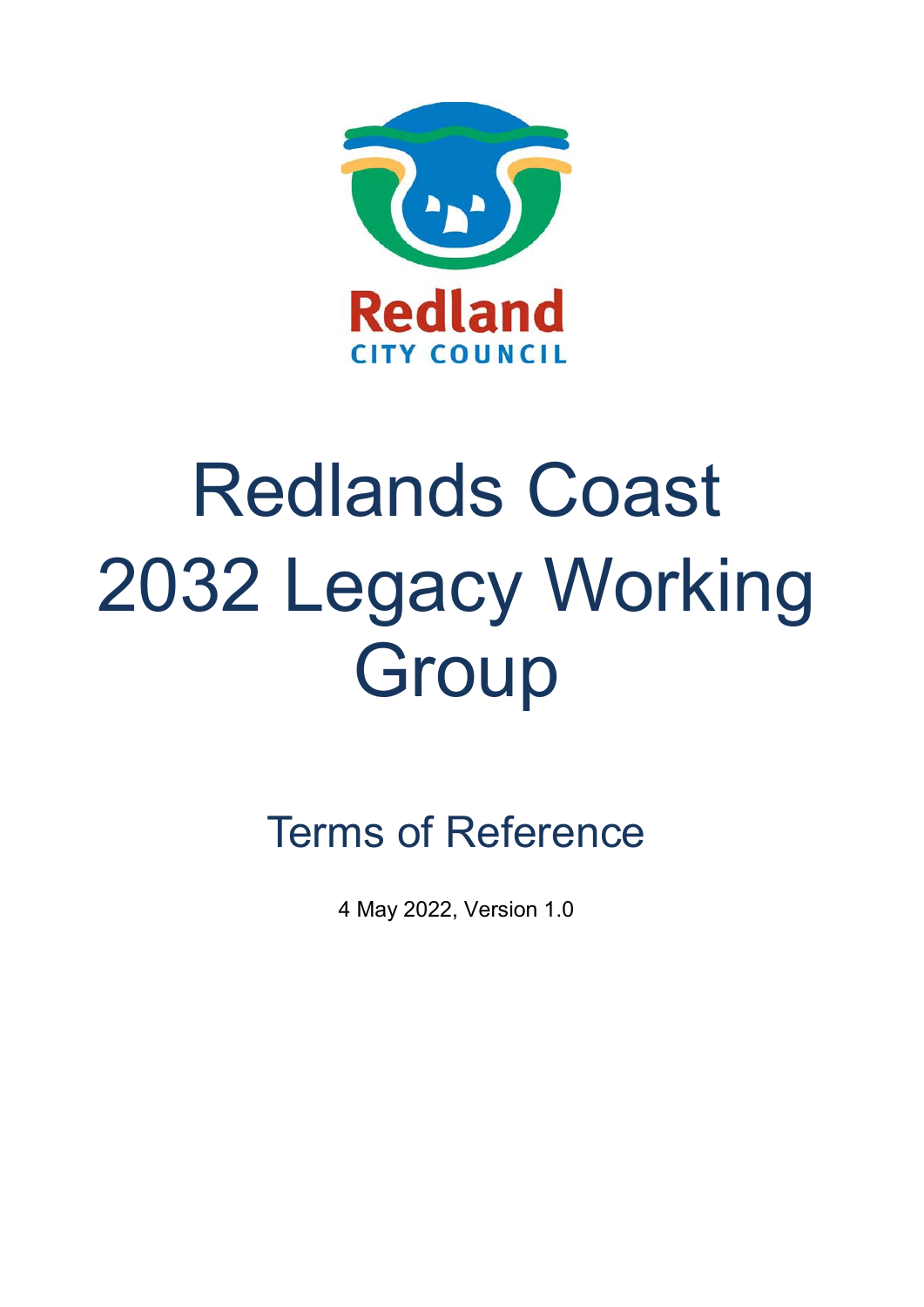# **CONTENTS**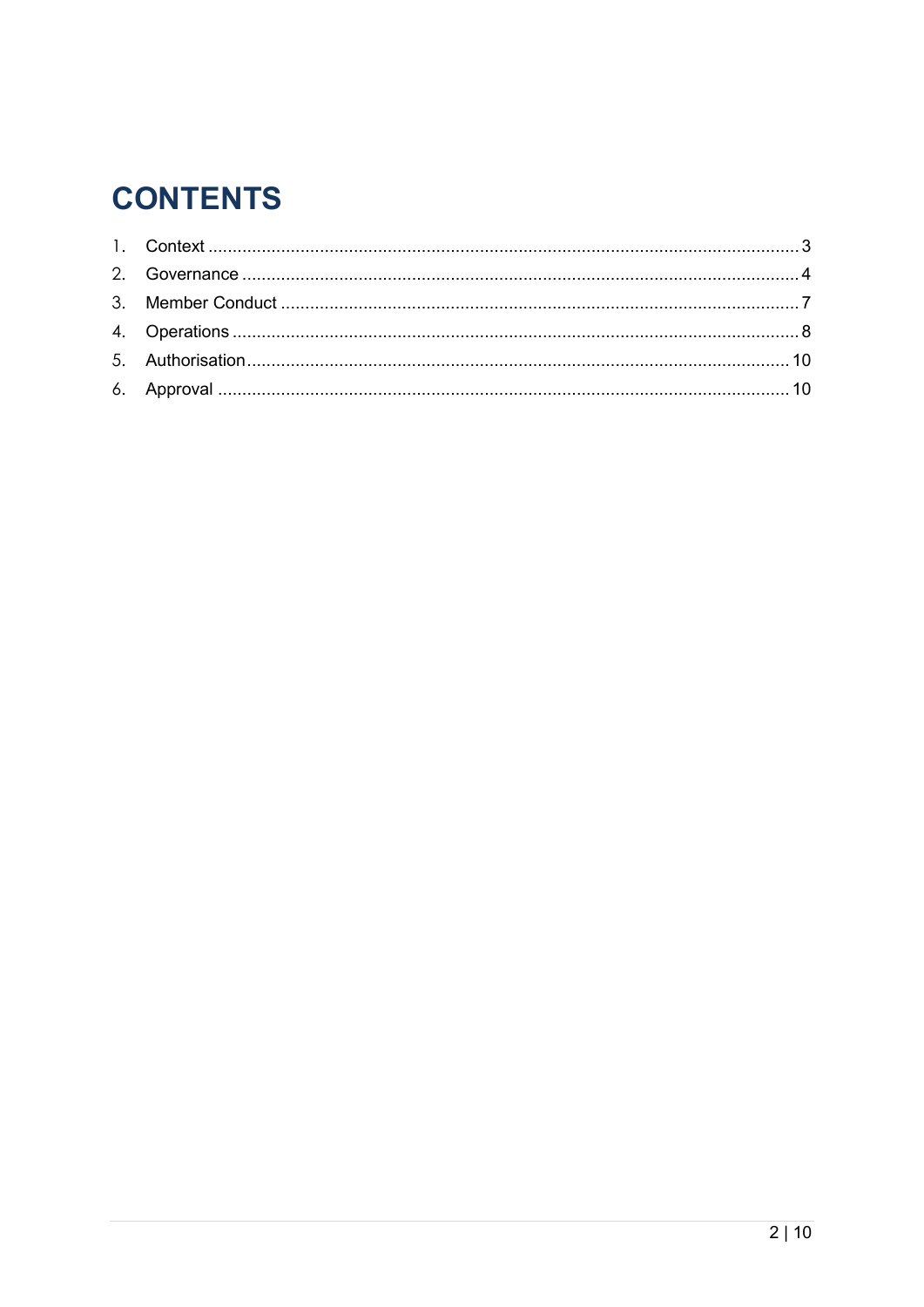# <span id="page-2-0"></span>**1. Context**

Redland City Council has been proudly part of the South East Queensland Olympic and Paralympic journey since the Council of Mayors (SEQ) began investigating a regional games in 2015. Council's support for this initiative has always been the once-in-a-generation opportunity to create a lasting legacy for the Redlands Coast community and the South East Queensland region, in particular, attracting increased investment in transport infrastructure and creating important social, economic development and employment opportunities.

The International Olympic Committee recognises 'legacy' as a key part of the Brisbane 2032 Olympic and Paralympic Games (Brisbane 2032). The values of the Olympic Games – respect, friendship and excellence – as well as the Paralympic Games promotion of inclusion and equal opportunities provide a unique platform to promote and accelerate desired societal developments, delivering lasting benefits for people, communities, city, image and infrastructure.

With Redlands Coast named a venue host city for Brisbane 2032 Canoe Slalom event, Council, together with Games partners are now focusing on ensuring enduring benefits will be realised for the Redlands Coast community through this opportunity. The Redlands Coast 2032 Legacy Working Group (LWG) can help capitalise on the once in a generation opportunity presented by Brisbane 2032.

# **1.1 PURPOSE**

The purpose of the working group is to:

- Inform the development of a Redlands Coast 2032 Legacy Plan that accelerates delivery of Council's long term strategic plans and maximises local, regional and international opportunities for the benefit of Redlands Coast aligned with the Brisbane 2032 Olympic and Paralympic Games Legacy Plan
- Ensure that community views and aspirations are represented and reflected in the development of a Redlands Coast 2032 Legacy Plan and Program;
- Assist Council with strategies to encourage community participation and support for the legacy programs and initiatives;
- Provide a forum for discussions with other community and business groups and individuals regarding relevant legacy opportunities, benefits and risks;
- Identify desirable legacy opportunities and outcomes that should be pursued in the lead up to, during and beyond Brisbane 2032;
- Enable a powerful advocacy voice on Brisbane 2032 legacy issues and other related regional opportunities.

# **1.2 SCOPE**

The following items are in scope for the LWG:

- Providing advice to Council on legacy opportunities for Redlands Coast including informing development of a Redlands Coast 2032 Legacy Plan;
- Informing Council decision making regarding long-term planning for management of the Redlands Coast 2032 Games program and legacy opportunities; and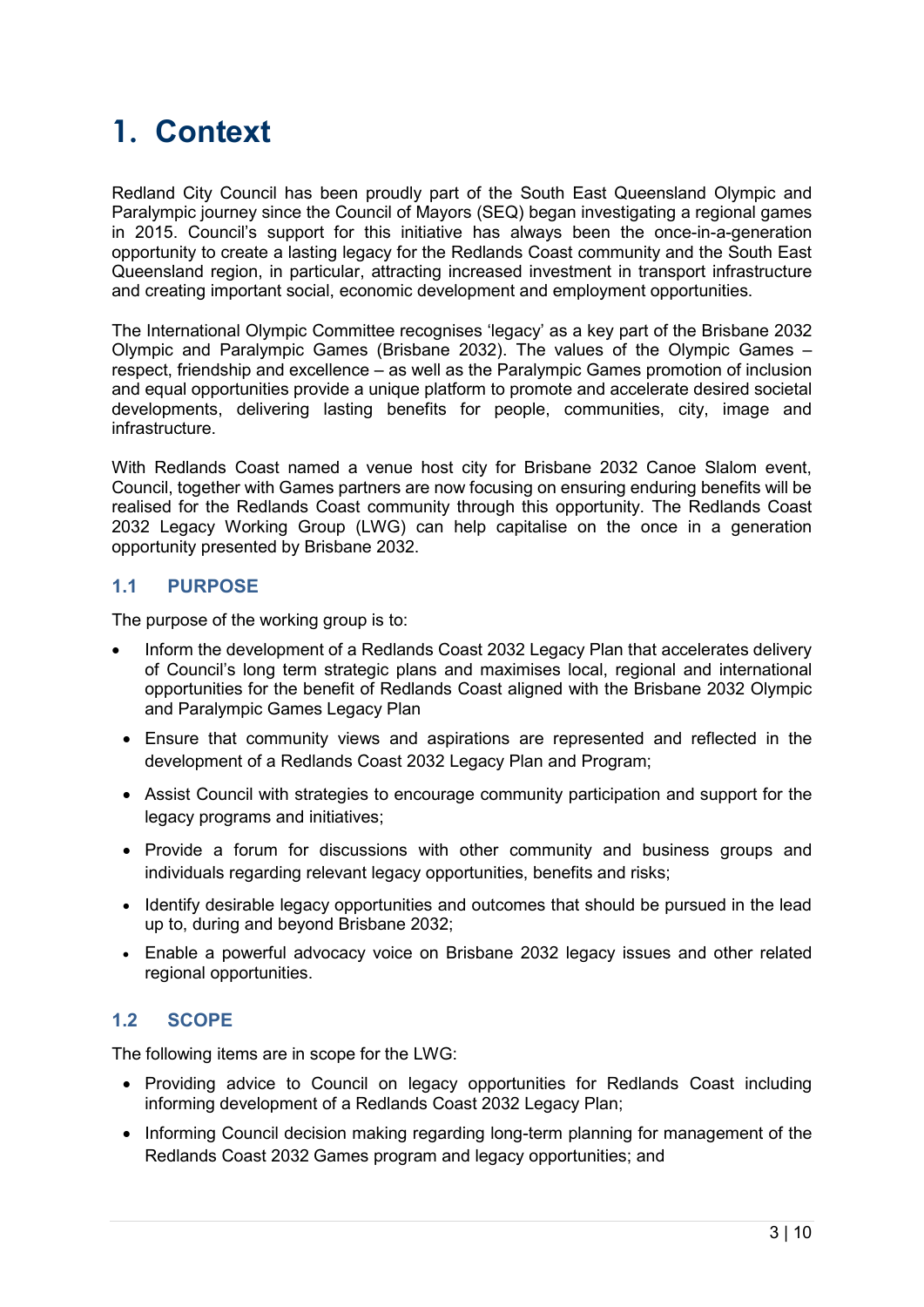• Considering and providing advice on any other matters related to LWG purpose.

The following items are out of scope for the LWG:

• The LWG will not make decisions on behalf of Redland City Council.

## **1.3 DELIVERABLES**

The key deliverables of the LWG is the provision of advice to Council on legacy opportunities for Redlands Coast. A report summarising the outcomes of each LWG meeting will be provided to Council.

# <span id="page-3-0"></span>**2. Governance**

## **2.1 MEMBERSHIP**

The LWG will comprise the Chairperson (Mayor or alternate elected representative) and members representing a diverse range of interests, skills and experience, including:

- Cultural diversity, including Quandamooka Traditional Custodian representatives
- Olympians/ Paralympians/ High performance sport
- Sustainability expert
- Business, industry and trade
- Tourism and events
- Disability sector accessibility and inclusion
- Arts and culture
- Community sport and active recreation
- Local school student
- Transport
- Health and wellbeing
- Innovation and research
- Education and training.

Additional members may be appointed over time if it is considered that representation will best further the LWG's purpose.

## **2.2 ROLES AND RESPONSIBILITIES**

#### 2.2.1 Chairperson

The Chairperson will be Mayor or elected representative nominee. The Chairperson conducts and manages meeting proceedings with the objective of ensuring meetings are run fairly and without bias. The Chairperson is responsible for:

- Assisting Council to recruit and select LWG members;
- Leading decision making processes:
- Leading meetings and ensuring individual LWG members are heard and can contribute to the process;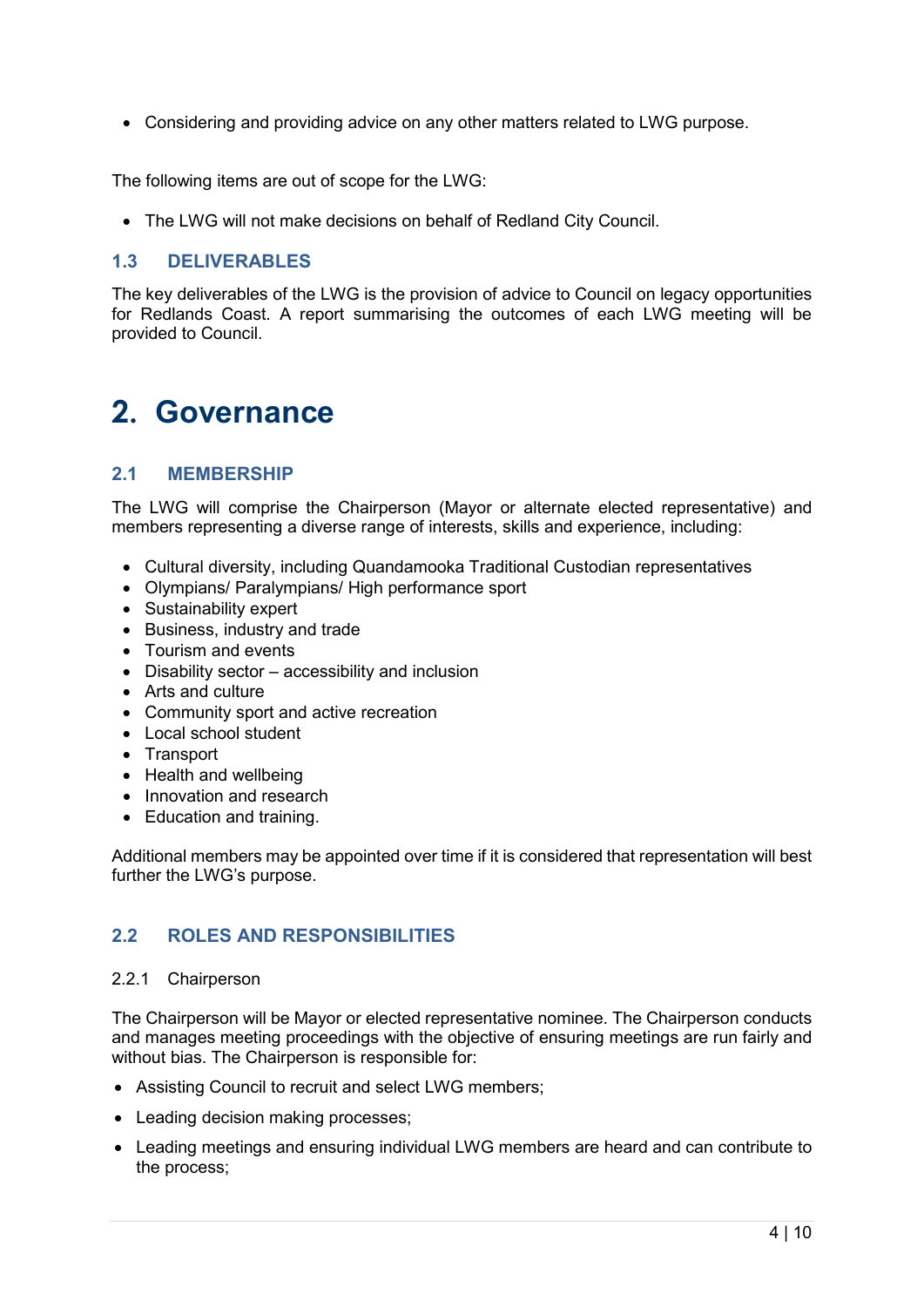- Conducting and managing meetings consistent with this Terms of Reference, including facilitating the flow of information and discussion;
- Ensuring meetings are focused on the LWG's purpose and scope, and on delivering clear outputs and/or outcomes;
- Supporting members and resolving any conflicts that may occur within the LWG;
- Attending community information sessions as part of the wider public consultation for the LWG;
- Collating issues raised by the LWG and forwarding to the Responsible Council Manager for a response;
- Acting as spokesperson for media enquiries relating to the activities of the LWG.

#### 2.3.2 Members

Members should represent a range of key interests, which allows a diversity of interests to be heard. Members should work effectively and efficiently with the Chairperson, Council Officers and relevant consultants to achieve the best outcome for the LWG.

Members are responsible for:

- Taking reasonable steps to ensure that they are knowledgeable about the purpose and outcome of the Olympic and Paralympic Games movement;
- Attending all scheduled meetings;
- Actively and constructively participating in all meetings;
- Promoting and supporting the benefits of the LWG.
- Providing informed and considered comments and advice;
- Bringing to the group's attention any identified problems or issues within the purpose of the LWG;
- Making, supporting and adhering to any final recommendations; and
- Ensuring that meeting minutes are accurate and reflect a true and correct record of proceedings.

# **2.4 EXPRESSION OF INTEREST**

#### 2.4.1 EOI Application

Selection of members for representation on the LWG will occur via an open Expression of Interest (EOI) process. The EOI application form will ask applicants to provide responses to the following criteria:

- a) *Commitment:* Members should be able to demonstrate a commitment to the overall purpose of the LWG.
- *b) Interest:* Members should be able to demonstrate interest in one or more issues or elements relevant to the Olympic and Paralympic Games, including associated legacy opportunities, and the ideals of the International Olympic Movement and its benefits for the Redlands Coast community.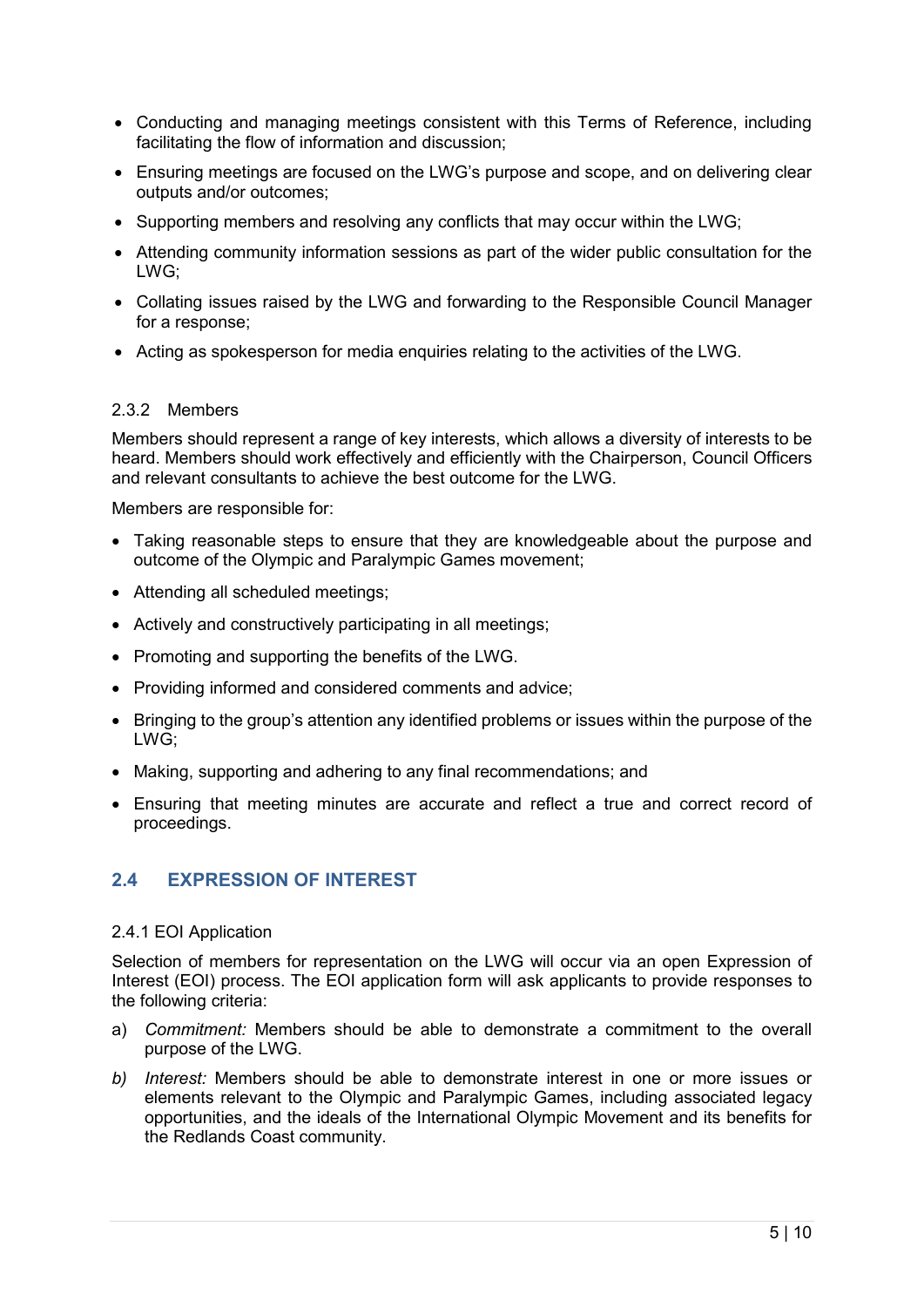- c) *Capacity to communicate*: Members should have the ability to work constructively and cooperatively as part of the LWG and communicate information from the LWG to other interested stakeholders;
- d) *Willingness to contribute*: Members should be able and willing to commit to the role and responsibilities of the LWG, and demonstrate how they will actively participate in the business of the LWG.
- e) *Knowledge and expertise:* Members should be able to demonstrate significant knowledge and expertise in one or more specific interest areas aligned to Council's Corporate Vision and Themes.

| Vision                                                                         |                                                                                                                                                                                                                                                                          |  |  |
|--------------------------------------------------------------------------------|--------------------------------------------------------------------------------------------------------------------------------------------------------------------------------------------------------------------------------------------------------------------------|--|--|
| Naturally wonderful lifestyle. Connected communities. Embracing opportunities. |                                                                                                                                                                                                                                                                          |  |  |
| <b>Strong Communities:</b>                                                     | Our strong and vibrant community spirit is nurtured through<br>services, programs, organisations, facilities and community<br>partnerships that promote resilience, care and respect for<br>residents of all ages, cultures, abilities and needs.                        |  |  |
| Quandamooka<br>Country:                                                        | Our city embraces the rich Aboriginal heritage of Redlands<br>Coast (Quandamooka) and the Traditional Owners' ongoing<br>custodianship of Quandamooka land and waters. We work<br>together for the future of Redlands Coast on Quandamooka<br>Country.                   |  |  |
| Natural<br>Environment:                                                        | Our environment enhances our identity, lifestyle, wellbeing,<br>economy and cultural values. Opportunities to be immersed in<br>our naturally wonderful environment are harnessed, and drive<br>our commitment to protect and enhance our natural assets.                |  |  |
| Thriving Economy:                                                              | Our thriving economy recognises the benefit of our unique<br>geography and is underpinned by enabling infrastructure,<br>supportive policy and successful partnerships which maximise<br>opportunity for growth in industry, job creation, innovation and<br>investment. |  |  |
| Liveable<br>Neighbourhoods:                                                    | Our unique local lifestyle is enhanced by a well-planned<br>network of island, urban, rural and bushland areas which<br>connect and support our natural assets, communities and<br>businesses.                                                                           |  |  |

Figure 1: Our Future Redlands – A Corporate Plan to 2026 and Beyond – Vision and Themes

#### 2.4.2 Selection process

The Chief Executive Officer, Redland City Council will convene a panel to select members in consultation with the Chairperson. Successful nominees will be appointed by the Chief Executive Officer, Redland City Council and asked to complete a declaration of interest.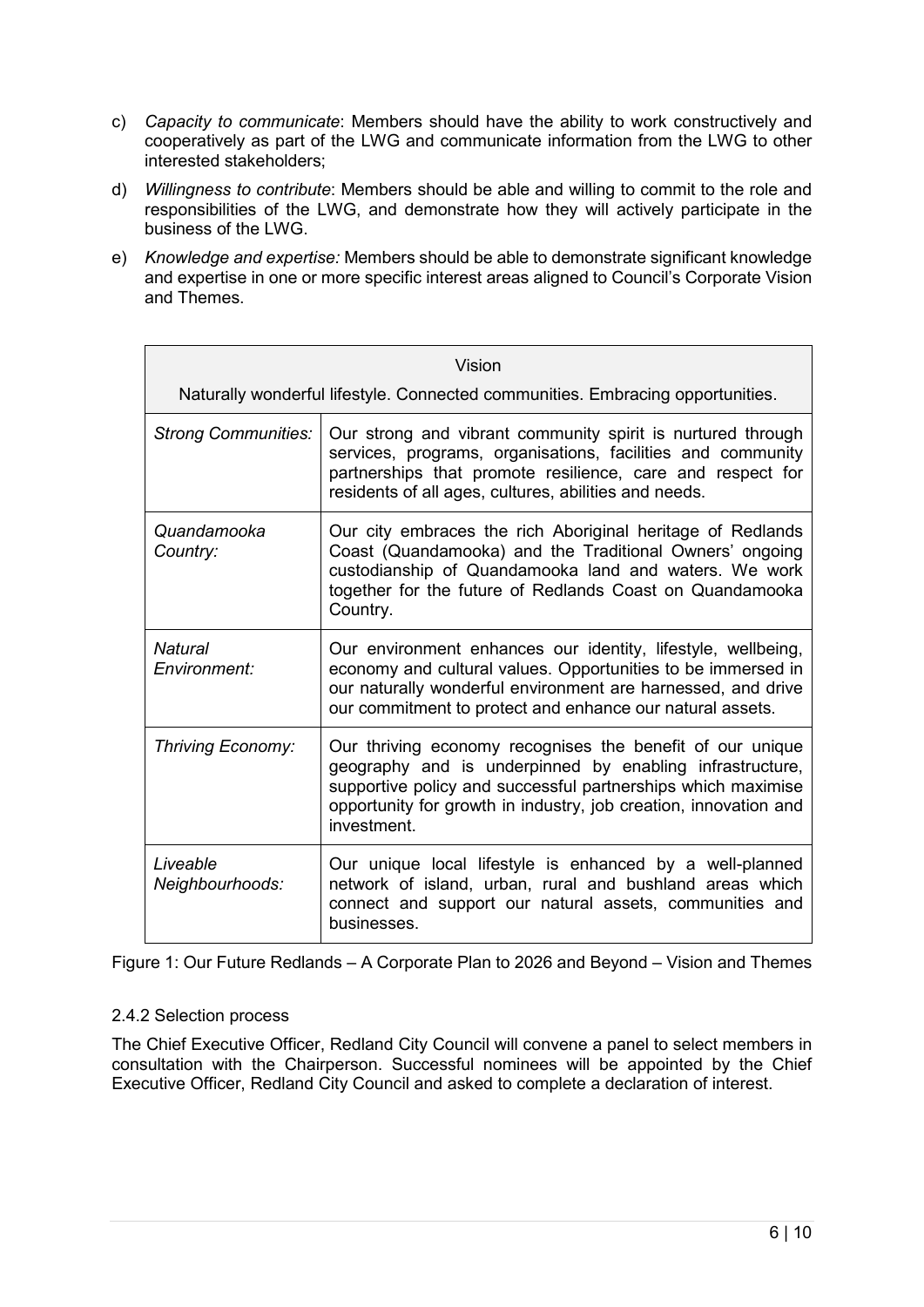# **2.5 TENURE**

Unless otherwise determined, appointments to the LWG are for an initial period of two years after which time, a review will be undertaken to determine the future role, function and composition of the LWG which may include appointments being further extended.

#### **2.6 TERMINATION**

The Chief Executive Officer, Redland City Council may remove a member of the LWG where it can be reasonably demonstrated that the member has acted in a manner which is inconsistent with the intent of these Terms of Reference and/or Code of Conduct. A member (including the Chairperson) who is absent from at least two consecutive meetings without prior notification to the Chairperson will be deemed to have withdrawn from the membership of the LWG.

The appointment of a Member of the LWG (including the Chairperson) will conclude for any of the following reasons:

- The term of appointment has expired:
- The member has submitted a written resignation;
- The member breaches the Code of Conduct in which case the Member's appointment may be terminated in writing by the Chief Executive Officer; and
- A performance issue or behavior documented by the Chairperson (in consultation with the member), has not been rectified within a reasonable or agreed timeframe – in which case the Member's appointment may be terminated in writing by the Chief Executive Officer, Redland City Council.

## **2.7 VACANCIES**

Where a vacancy arises in the membership of the LWG, the position may be left vacant or may be filled in accordance with a decision made by the Chief Executive Officer, Redland City Council having regard to the length of time remaining and advice of the Chairperson.

The Chief Executive Officer may call for additional nominations through Council's communication channels, requiring interested parties to complete and submit the EOI form and resume.

## **2.8 VOLUNTARY PARTICIPATION**

Participation in the LWG is voluntary and no payment shall be made by Council to any standing or voluntary member for attendance or disbursements unless authorised by the Chief Executive Officer, Redland City Council.

# <span id="page-6-0"></span>**3. Member Conduct**

# **3.1 CODE OF CONDUCT**

Members of the LWG have a duty to discharge responsibilities according to the highest standards of conduct. The following Code of Conduct principles should be observed by all members of the LWG and should be read in conjunction with the *Public Sector Ethics Act (Qld) 1994*.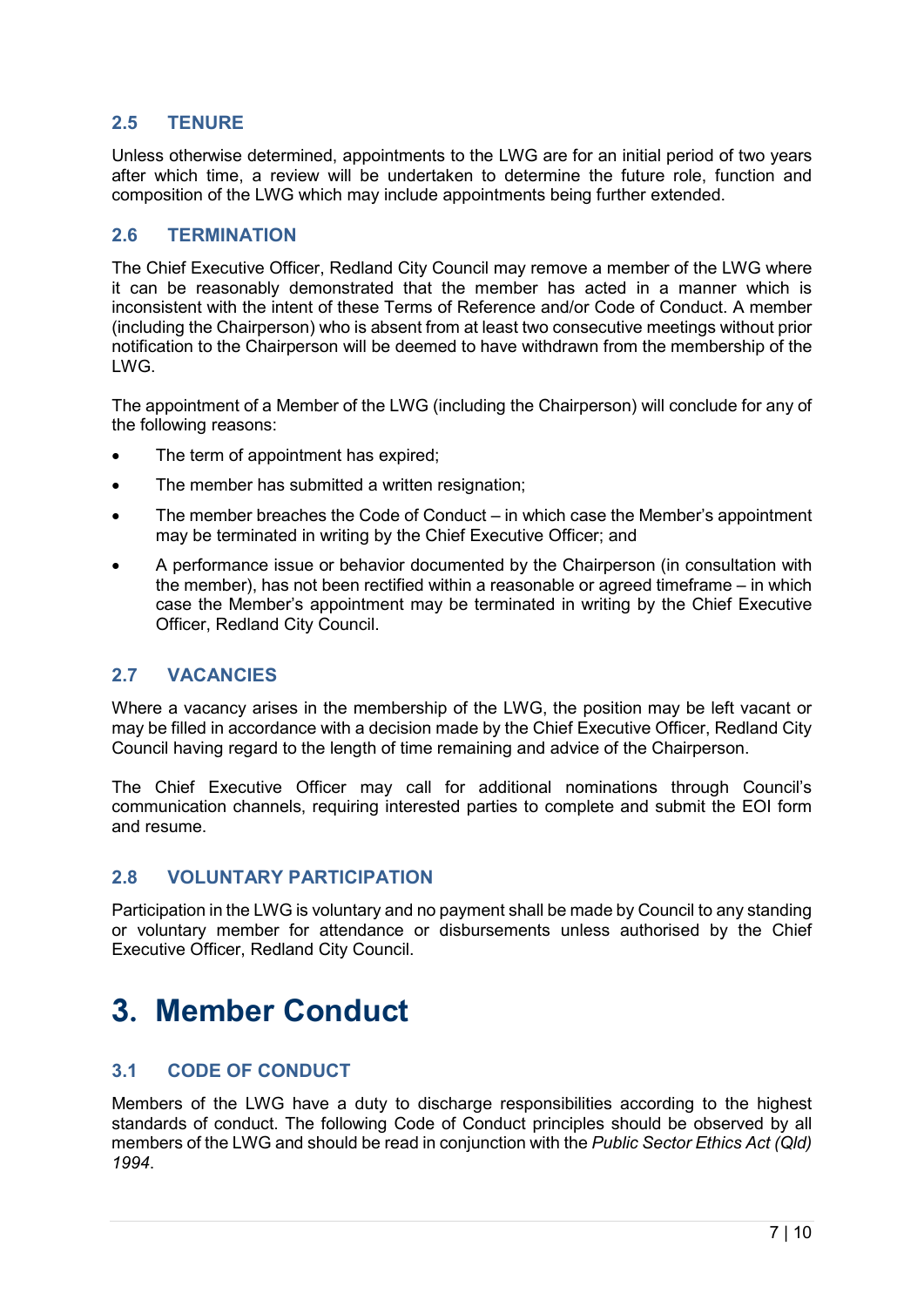Working group members must:

- Perform the duties of the office impartially, uninfluenced by fear or favour;
- Be frank and honest in official dealings with colleagues and with Council;
- Ensure their personal conduct does not reflect adversely on the reputation of Council;
- Demonstrate respect for fellow members, Councillors, Council employees and other members of the public;
- Assess their own interests against the duties and responsibilities of the role and declare any interests that may be actual, potential or perceived conflicts on a Register of Interest Declaration.
- Update the Register of Interest Declaration if they become aware of any new interests or if any existing interest changes;
- Not participate in the deliberations of the LWG in relation to any private interests;
- Avoid situations in which any private interest, whether pecuniary or otherwise, conflicts or might reasonably be thought to conflict with their public duty; and
- Comply with all laws and other Council policy, procedures, and requirements relevant to the role of a LWG member.

Working group members must not:

- Engage with the media or participate in public forums in relation to the activities of the working group without prior approval of the Chairperson;
- Use information obtained in the course of their working group duties to directly or indirectly gain an advantage for themselves or for any other person;
- Discuss or publicly disclose information gained in the course of their working group duties without prior approval of the Chairperson;
- Solicit or accept from any person any benefit, advantage or promise of future advantage for themselves, their immediate family of any business concert or trust with which they are associated, from persons who are in, or seek to in, any contractual or special relationship with Council; or
- Accept any gift, hospitality or concessional travel offered in connection with the discharge of their duties.

# <span id="page-7-0"></span>**4. Operations**

# **4.1 MEETING FORMAT**

All meetings will be chaired by the Mayor or their nominated elected representative. The outcomes from each meeting will be confirmed prior to the close of the meeting by the Chairperson with the LWG members and included in the report to Council.

#### **4.2 QUORUM**

A meeting quorum is deemed to be a majority of the members and a meeting may be cancelled or rescheduled if a majority of members cannot attend.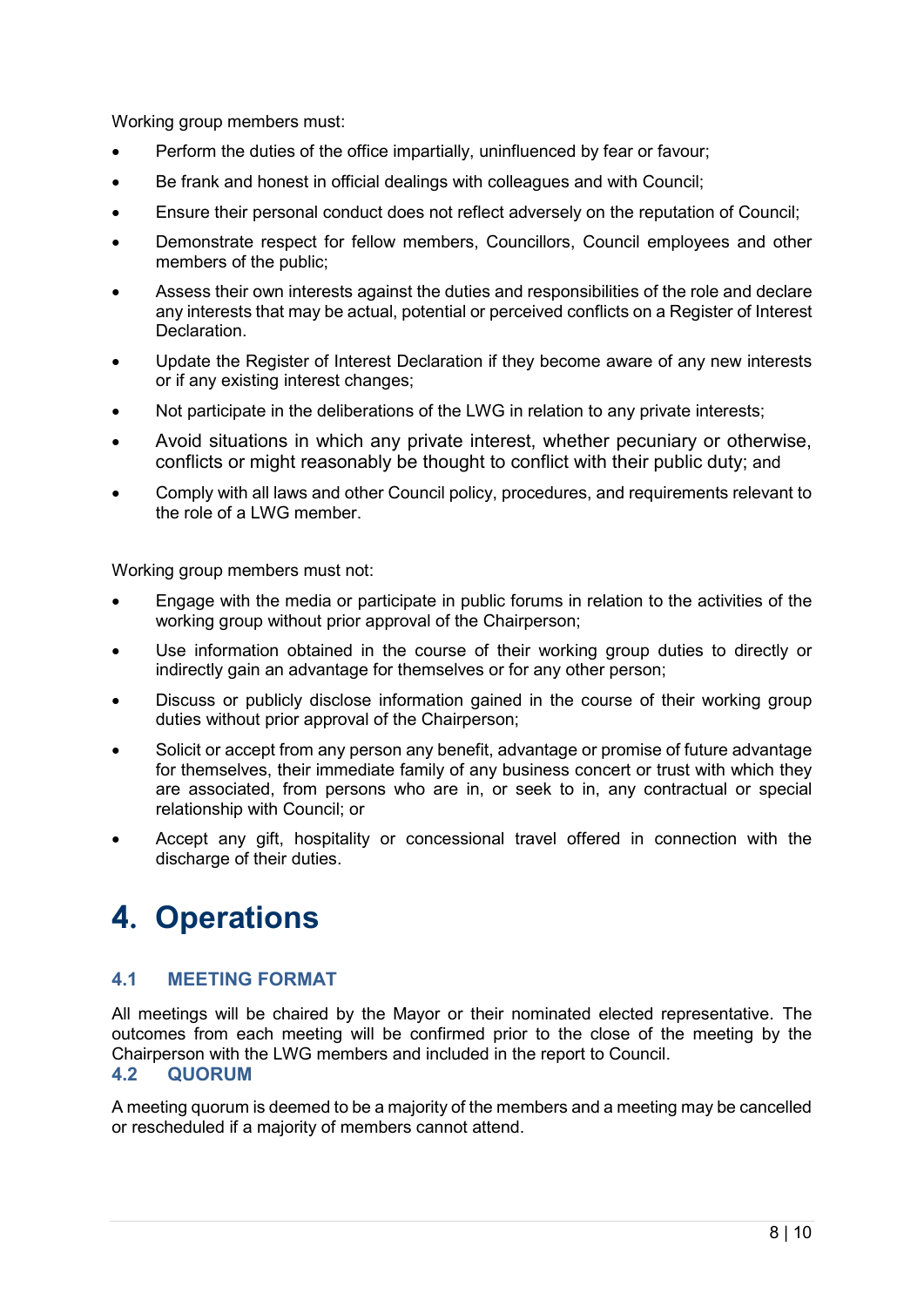# **4.3 MEETING PROTOCOLS**

To ensure effectiveness, the following meeting protocols will apply in relation to all meetings:

- LWG members will respect the role of the Chairperson as facilitator in the conduct of meetings;
- All members will respect the right of every member of the LWG to speak and put forward their views;
- Feedback and advice will be made by consensus (i.e. members are satisfied with the decision even though it may not be their first choice). If not possible, the LWG Chairperson makes the final decision;
- Members will comply with the Chairperson's decisions in relation to allocation of time to agenda items;
- Minutes will be taken by a Council representative at each meeting and made available via email to the group;
- A meeting report compiled by a Council Officer is to be provided to the Chairperson within 15 working days from the LWG meeting to be tabled at a future Council General Meeting.

# **4.4 SECRETARIAT**

Redland City Council will be responsible for:

- Arranging meetings:
- Coordinating and preparing agenda and minutes;
- Distributing agendas, minutes and other supporting documentation;
- Maintaining up to date contact details for members;
- Carrying out or monitoring follow-up actions which arise from the business of meetings;
- Preparing deliverables from LWG actions; and
- Preparing a report to Council following each LWG meeting.

## **4.5 MEETING FREQUENCY**

It is expected that meetings will be held at least twice yearly, or as determined by the Chairperson.

#### **4.6 PROXIES**

Proxies will not be permitted to attend meetings.

## **4.7 OBSERVERS**

Observers may be invited to attend a meeting, or part of a meeting, with the prior approval of the Chairperson. Observers are not able to participate in the meeting without the Chairperson's prior agreement.